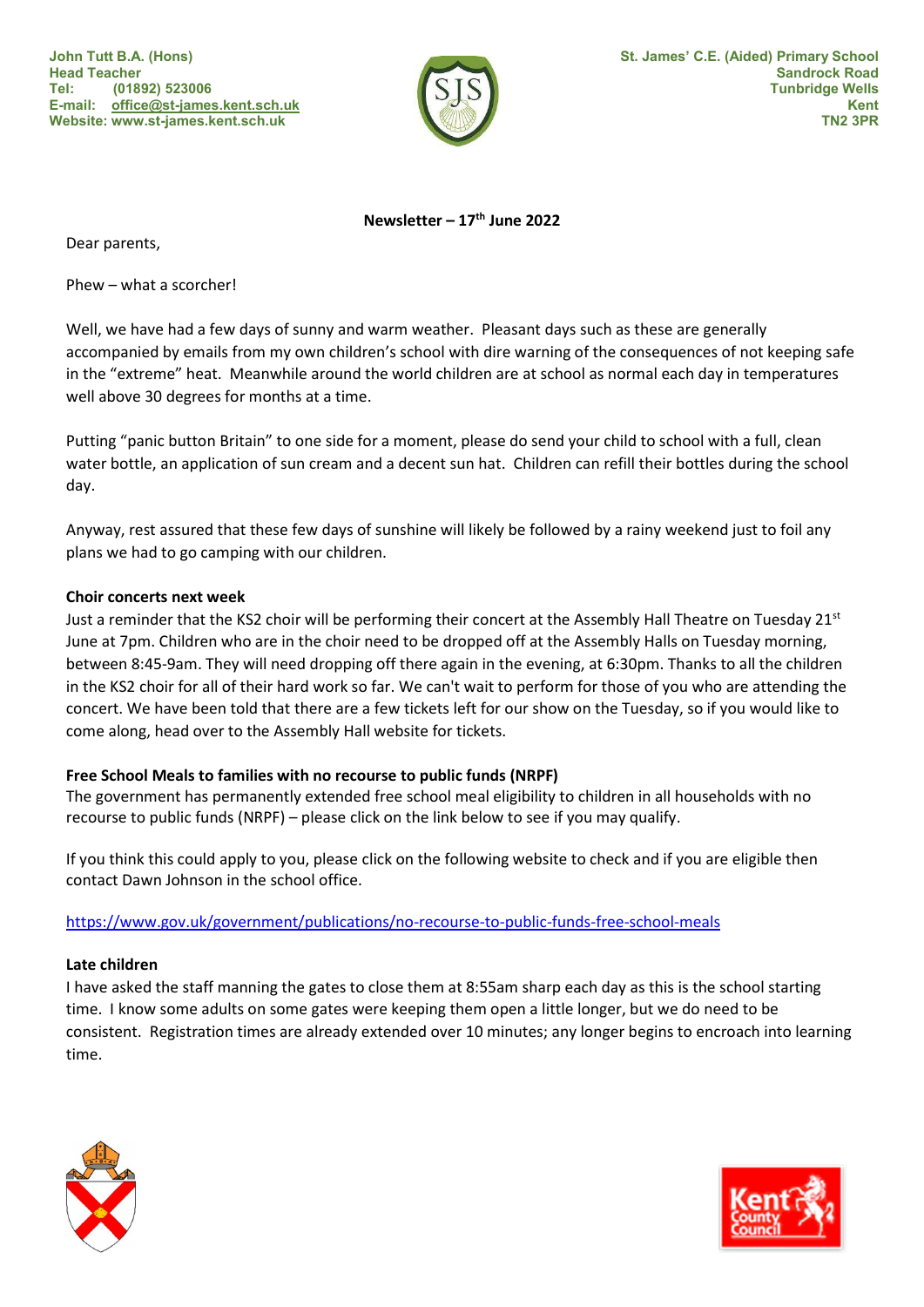If your child will arrive at their entrance gate/door at 8:55 or later, please take them to the office to be signed in. An adult needs to sign in children who are late. Thank you.

# School trips and other expenses

If any of you have any difficulty in meeting the costs for school trips or other school expenses, or paying for these would cause you any financial worry/distress, please get in touch with the school. It is really important that you do so. As the cost of living continues to increase, we will do our best to keep costs to parents to a minimum.

Our usual process is for the school to subsidise part of the cost for every school trip. This is going to change - we will no longer do this for all parents as we would like to direct that support to those parents who really need it. It is therefore very important that you get in touch.

## Harp lessons

Would your child like to learn the harp? Lessons start at £13.75/month and you don't have to have a harp at home. Please email our harp teacher Nickki if you are interested: plinkplonkharp@hotmail.co.uk

## Key Stage 2 Accelerated Reader

Challenge Winners for Term 5 2022

Well done to all the KS2 classes for taking part in our Accelerated Reader challenges each week. Below are last term's winners and our winners for this week.

#### Term 5 winners:

| Highest Individual Word Count  | Highest Number of Quizzes Passed | <b>Highest Class Word Count</b> |
|--------------------------------|----------------------------------|---------------------------------|
| <b>Divit</b> in Dormouse Class | <b>Aria</b> in Chaffinch Class   | <b>Kestrel Class</b>            |
| 1,411,627 words                | 90 quizzes                       | 6,458,248 words                 |

#### This week's winners:

| Highest Individual Word Count | Highest Number of Quizzes Passed | <b>Highest Class Word Count</b> |
|-------------------------------|----------------------------------|---------------------------------|
| <b>Faith in Swift Class</b>   | <b>Divit</b> in Dormouse Class   | <b>Swift Class</b>              |
| 408,993 words                 | 28 quizzes                       | 1,599,768 words                 |

## Happy reading everyone! Ms Simpson

#### Nourish Food bank

There is now a collection station by the school office for those wishing to make a donation. All donations will be very gratefully accepted.

# Key dates for this term

| $21st$ June           | KS1 & KS2 singing festivals                                             |
|-----------------------|-------------------------------------------------------------------------|
| $21st$ June           | New reception parents welcome evening                                   |
| 29 <sup>th</sup> June | Sharing learning (8:45 to 9:30am) - come and see your child's learning! |
| 4 <sup>th</sup> July  | Year 6 residential                                                      |
| 7 <sup>th</sup> July  | Discos years R to 5                                                     |